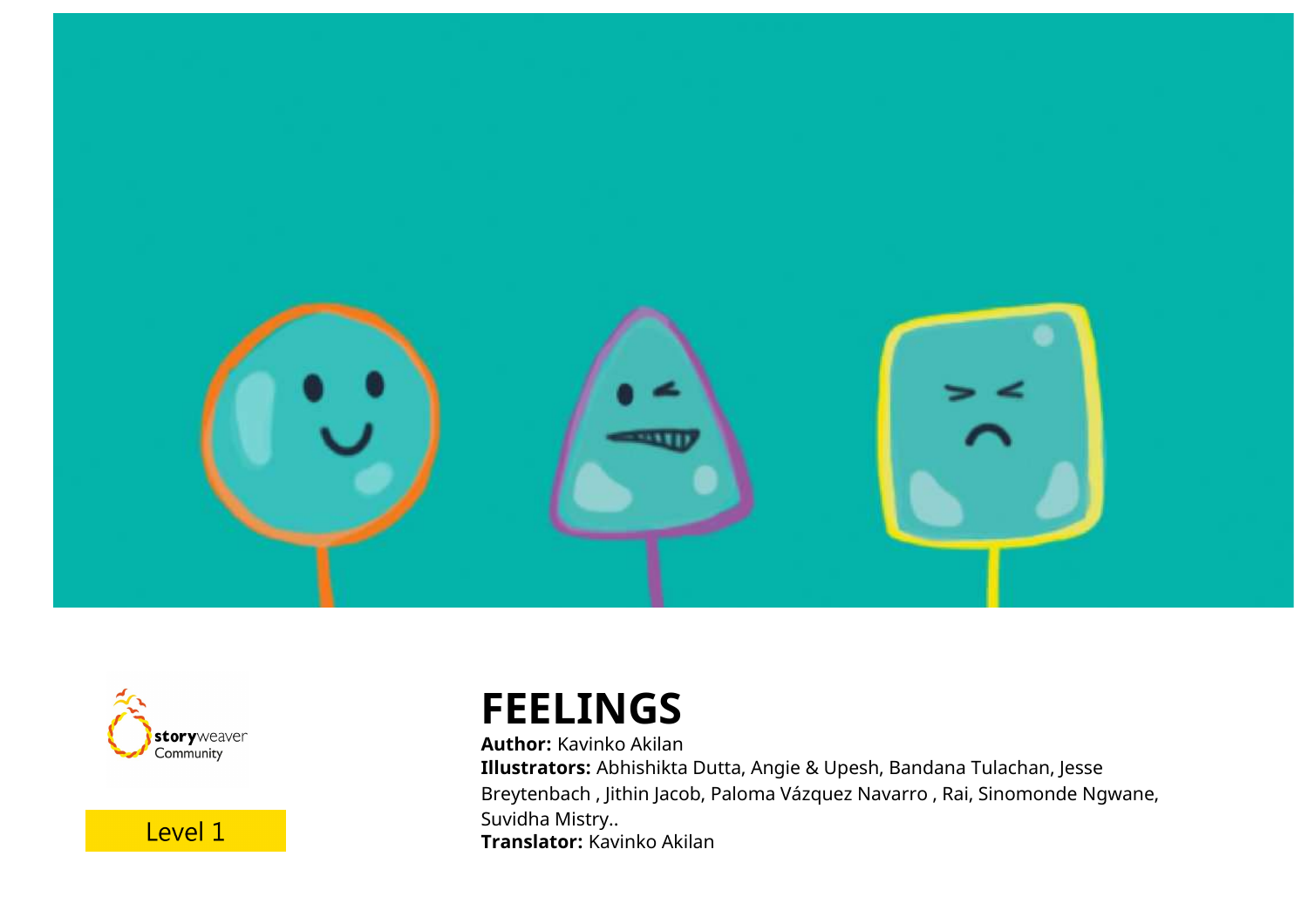

### HAPPY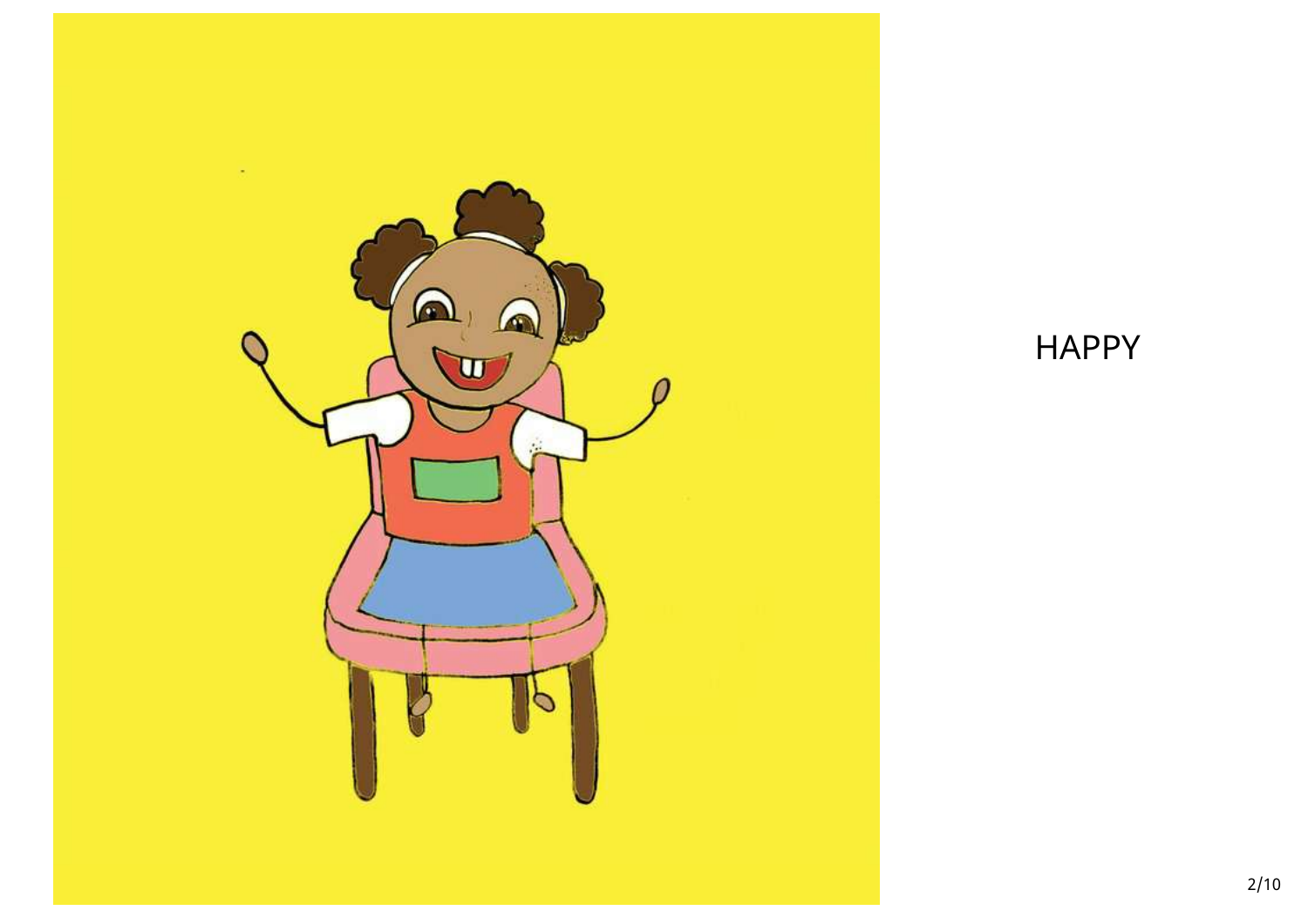

# BORED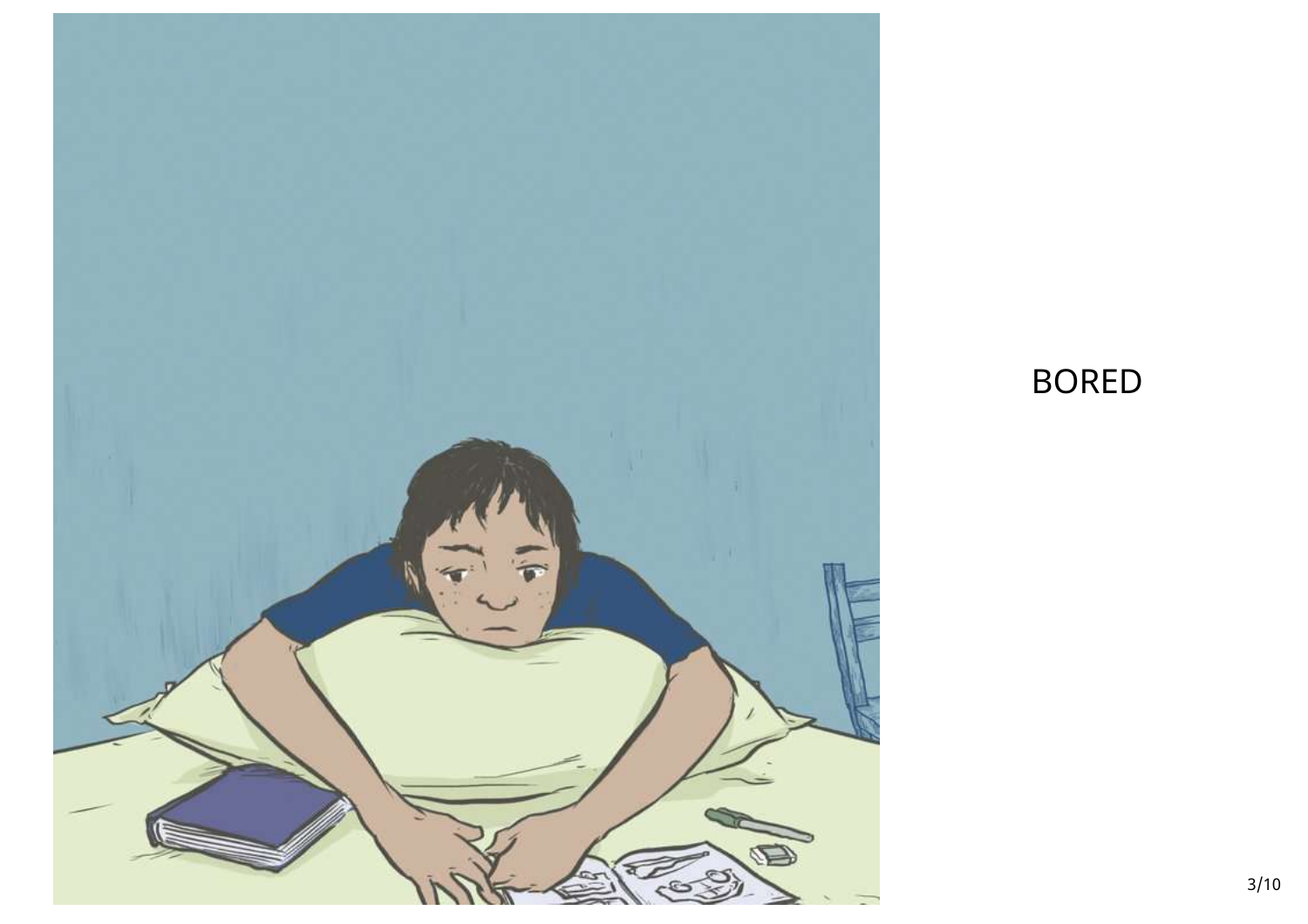

# JEALOUS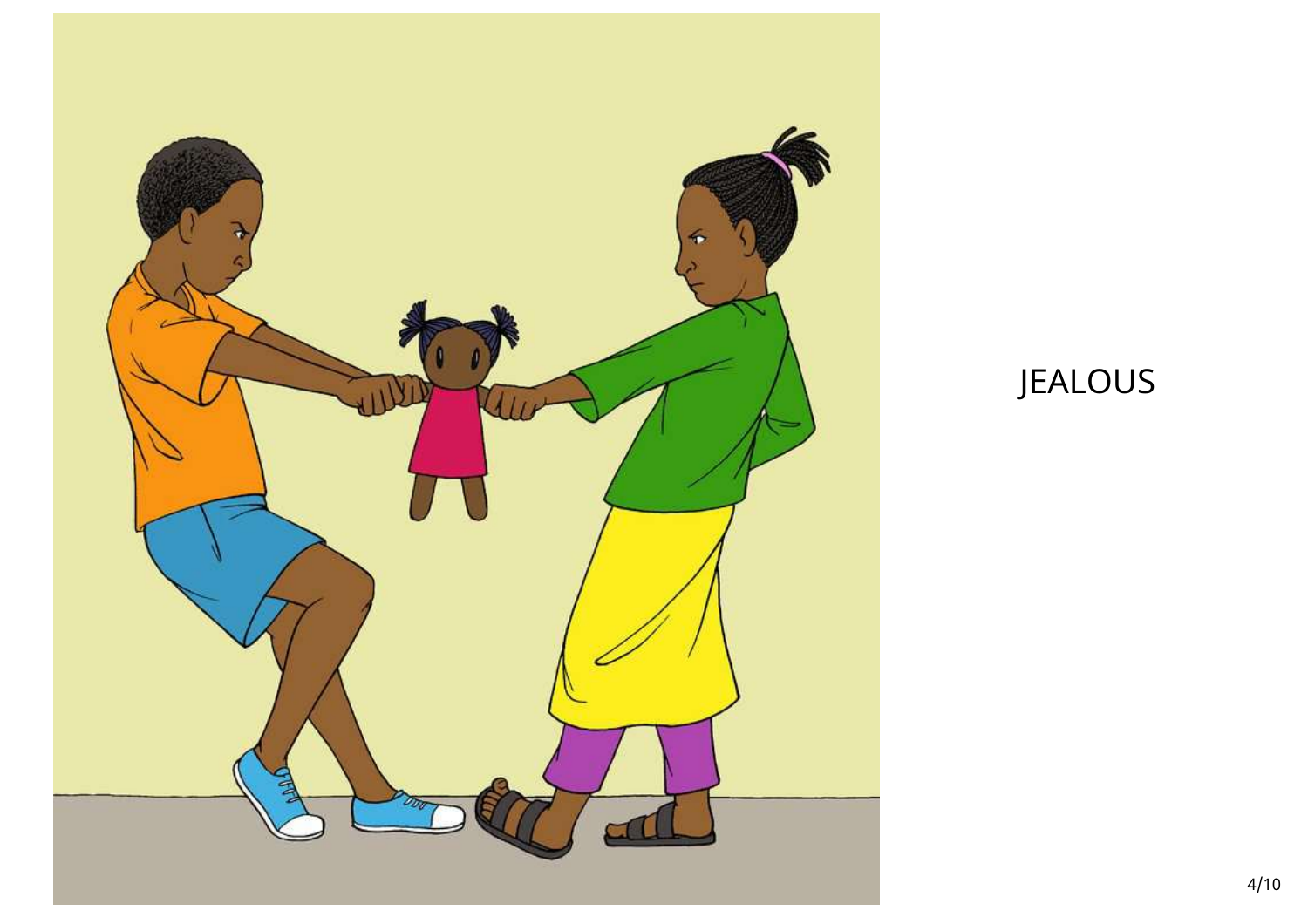

# FRUSTRATED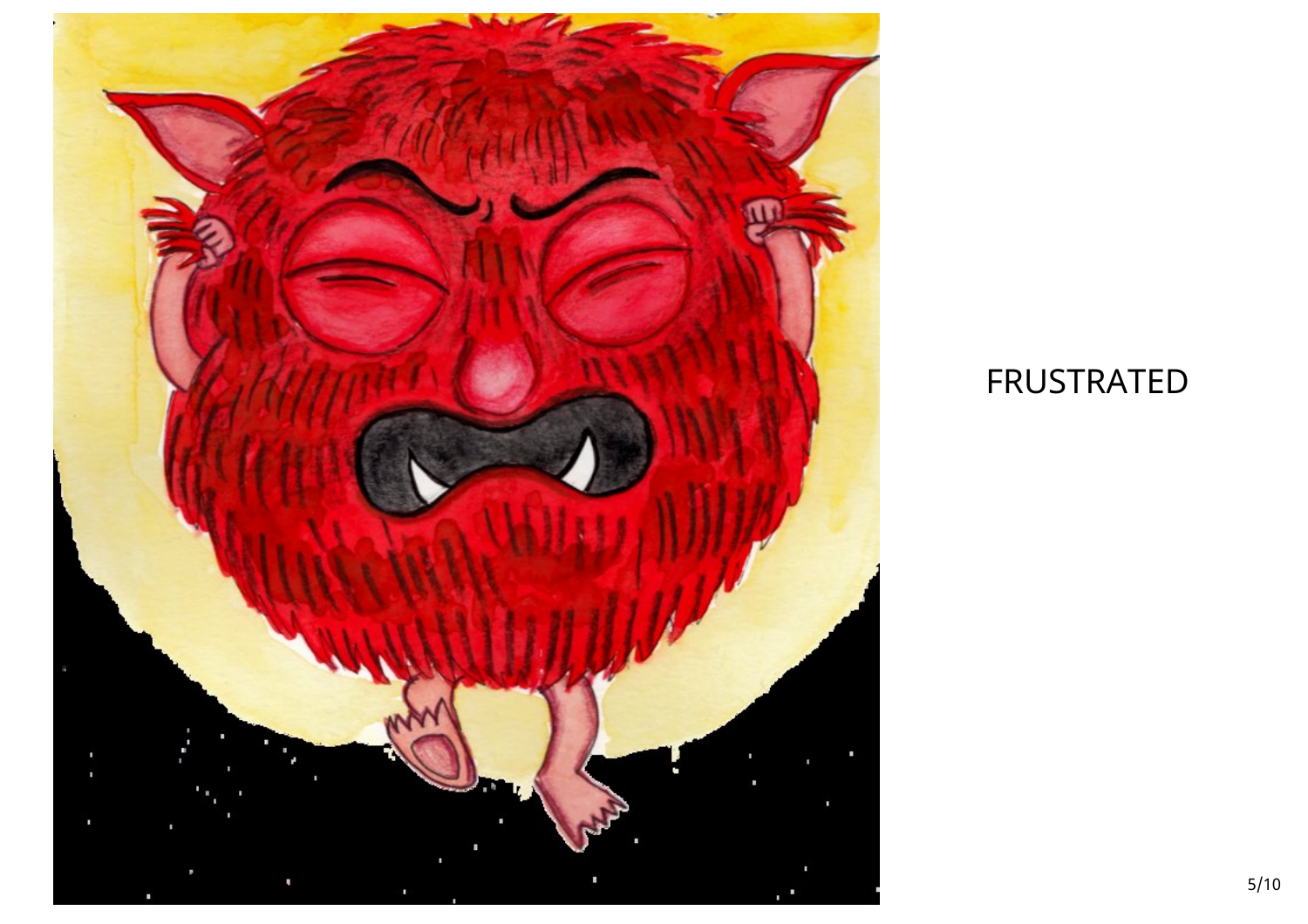

#### EXCITED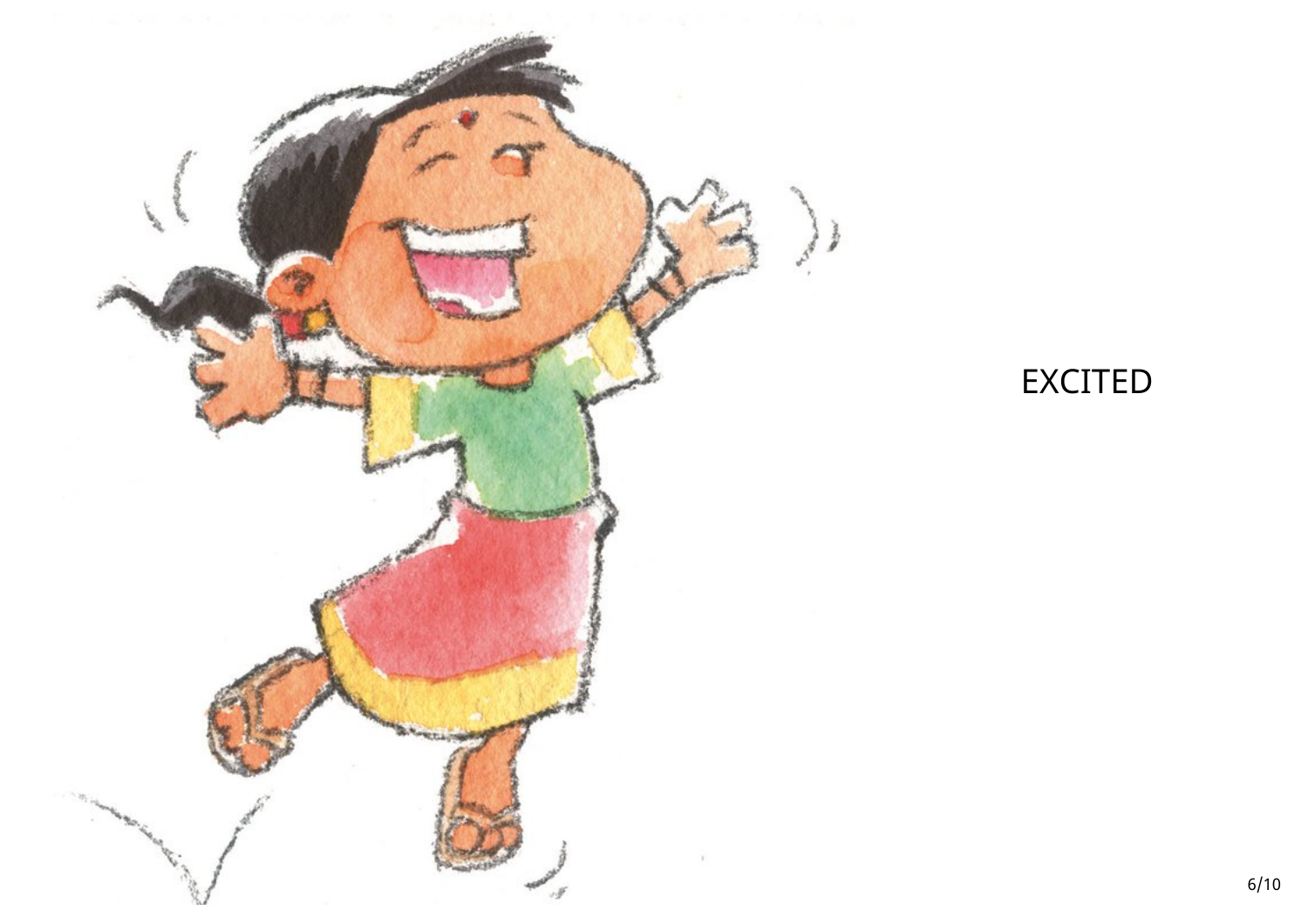

SAD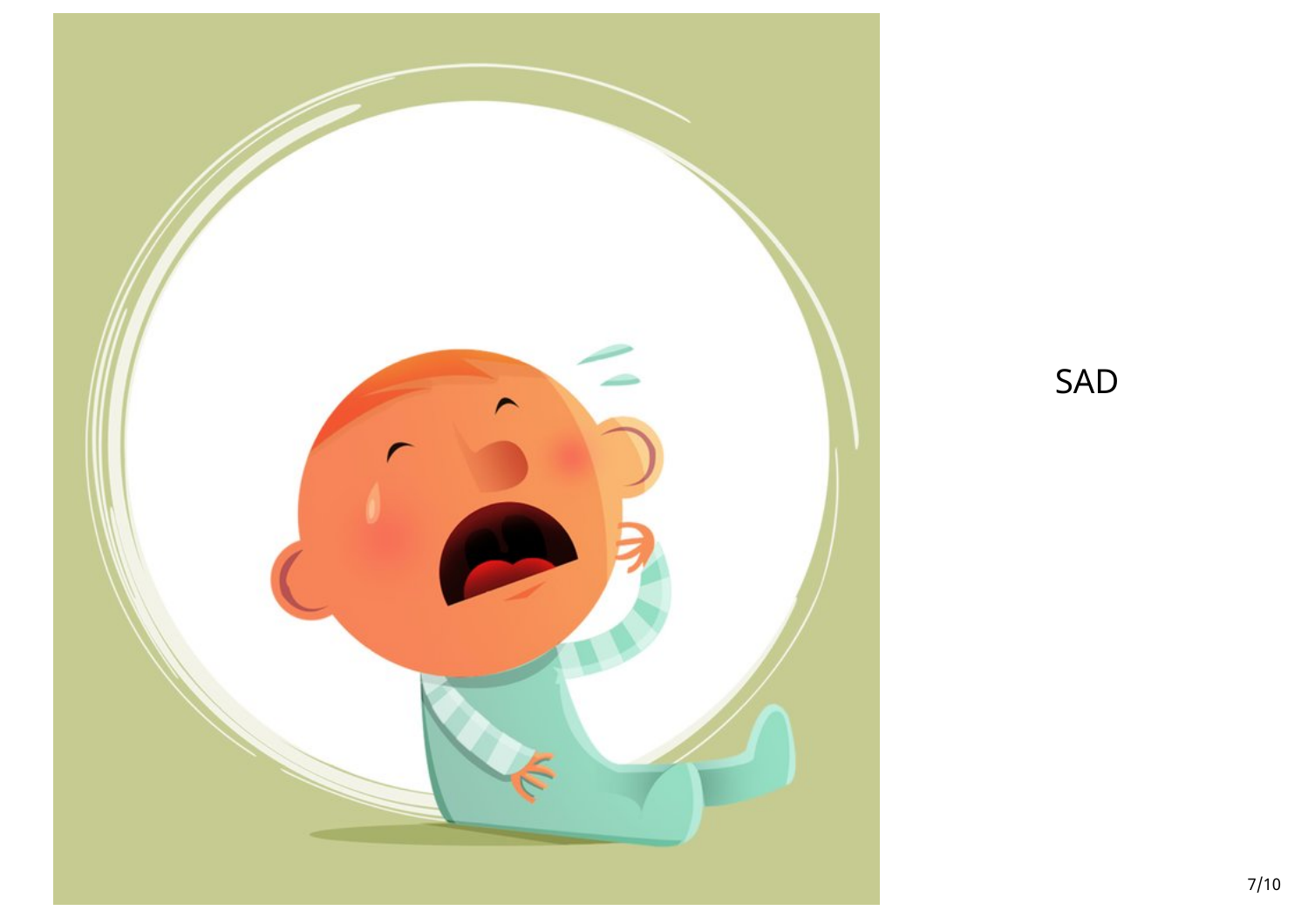

### ANGER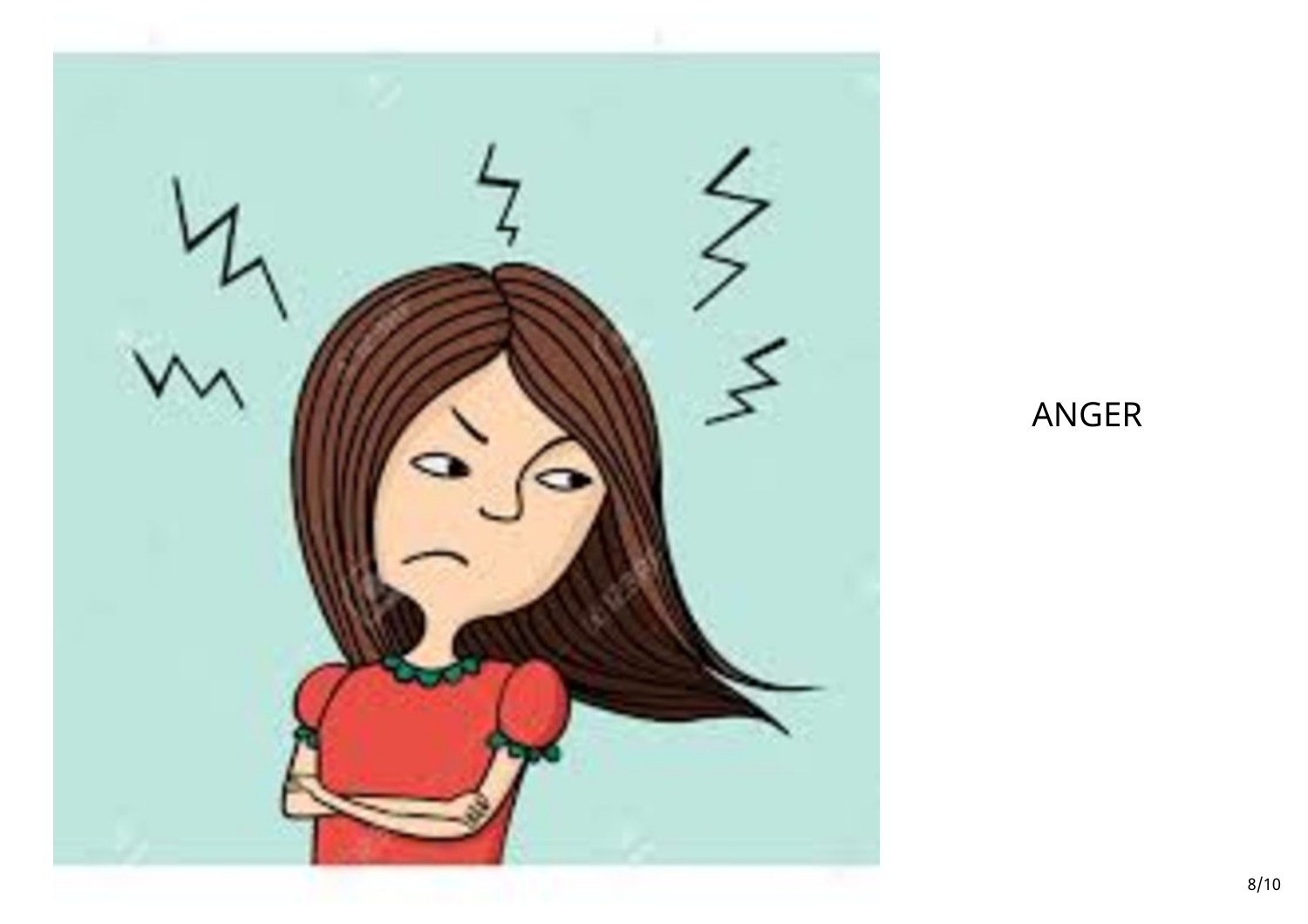

### SURPRISED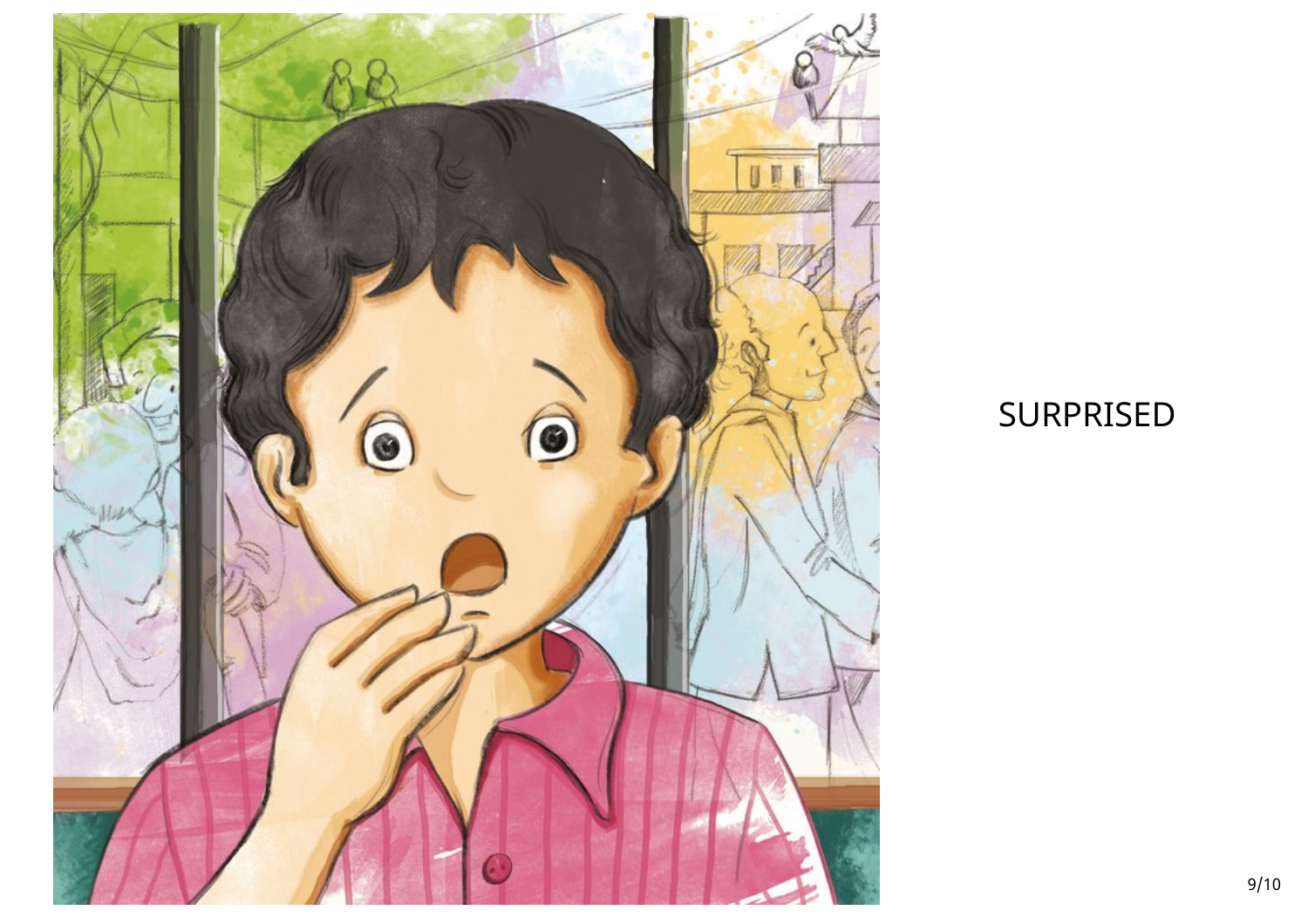

# THANK YOU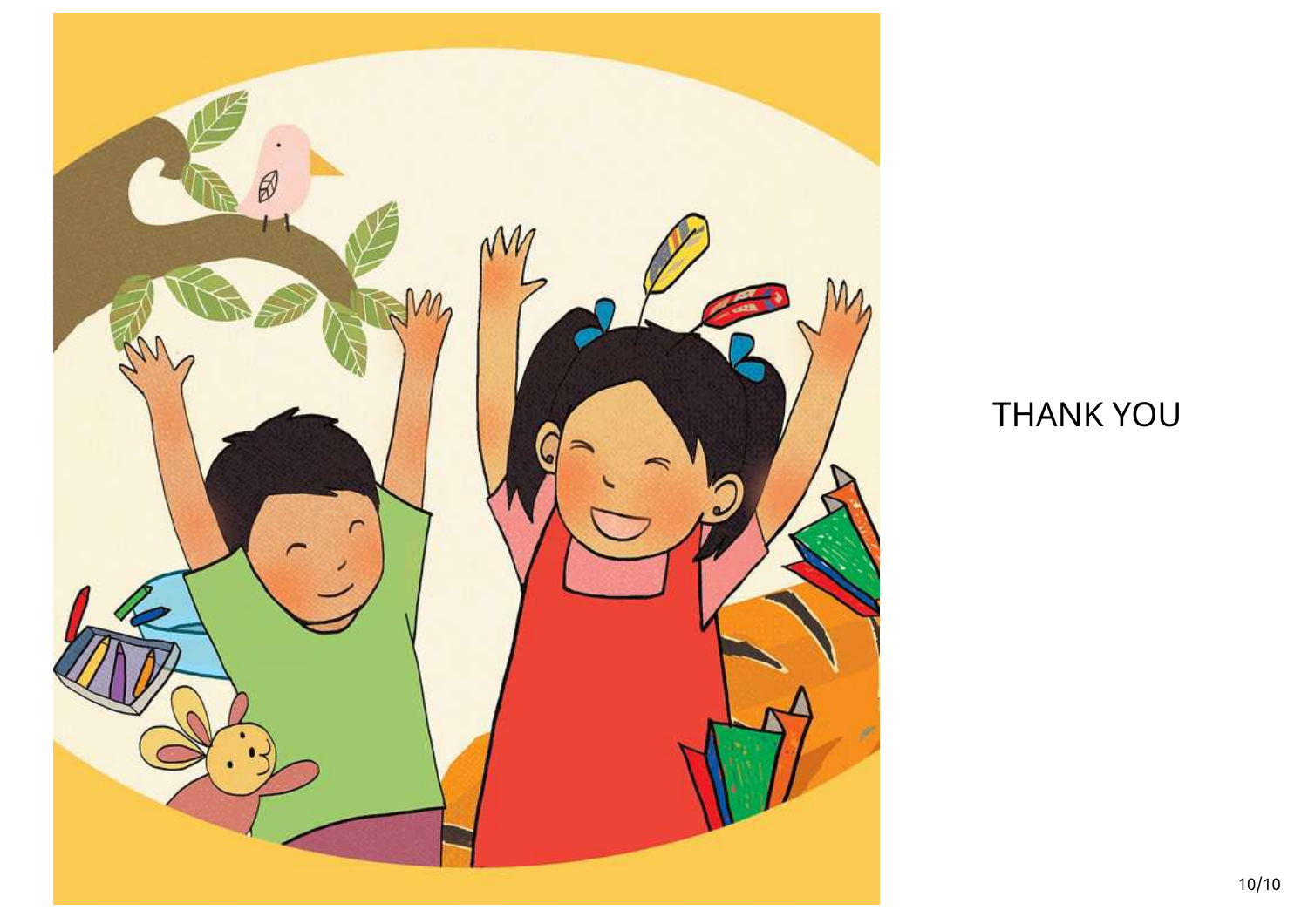

**Created by** kavinko akilan (7 years old)*, with the help of* Kavinko Akilan. This book is wriiten by Kavin Ko Akilan from Atlanta ,Georgia. He wrote this book with his mom.

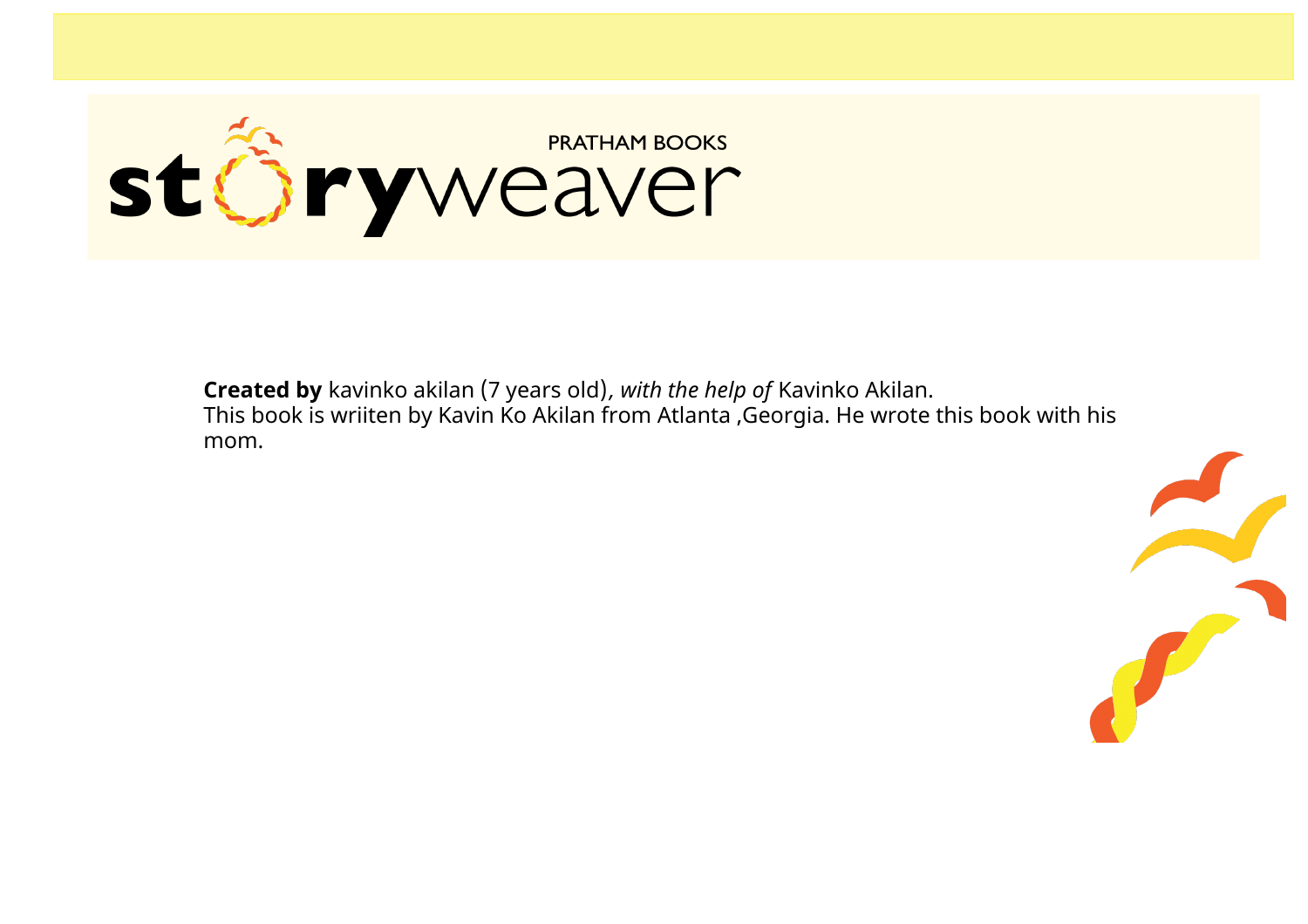

This book was made possible by Pratham Books' StoryWeaver platform. Content under Creative Commons licenses can be downloaded, translated and can even be used to create new stories ‐ provided you give appropriate credit, and indicate if changes were made. To know more about this, and the full terms of use and attribution, please visit the following [link](https://storyweaver.org.in/terms_and_conditions).

#### Story Attribution:

This story: FEELINGS is translated by [Kavinko](https://storyweaver.org.in/users/180884-kavinko-akilan) Akilan . The © for this translation lies with Kavinko Akilan, 2020. Some rights reserved. Released under CC BY 4.0 license. Based on Original story: 'உணர்வுகள்', by [Kavinko](https://storyweaver.org.in/users/180884-kavinko-akilan) Akilan . © Kavinko Akilan , 2020. Some rights reserved. Released under CC BY 4.0 license.

#### Images Attributions:

Cover page: Round, [triangle](https://storyweaver.org.in/illustrations/13557-round-triangle-and-square-frames) and square frames by [Swapnil](https://storyweaver.org.in/users/14936-swapnil-kapoor) Kapoor © Pratham Books, 2018. Some rights reserved. Released under CC BY 4.0 license. Page 2: [Happy](https://storyweaver.org.in/illustrations/30346-happy-child) child, by [Sinomonde](https://storyweaver.org.in/users/150728-sinomonde-ngwane) Ngwane © Book Dash, 2016. Some rights reserved. Released under CC BY 4.0 license. Page 3: A girl [sitting](https://storyweaver.org.in/illustrations/33027-a-girl-sitting-on-her-bed-bored) on her bed, bored, by [Rai](https://storyweaver.org.in/users/61623-rai) © Pratham Books, 2020. Some rights reserved. Released under CC BY 4.0 license. Page 4: Boy and girl [fight](https://storyweaver.org.in/illustrations/21694-boy-and-girl-fight-over-doll) over doll, by Jesse [Breytenbach](https://storyweaver.org.in/users/16218-jesse-breytenbach) © African Storybook Initiative, 2017. Some rights reserved. Released under CC BY 4.0 license. Page 5: Monster pulling his hair in [frustration](https://storyweaver.org.in/illustrations/22865-monster-pulling-his-hair-in-frustration), by [Abhishikta](https://storyweaver.org.in/users/44703-abhishikta-dutta) Dutta © Abhishikta Dutta, 2020. Some rights reserved. Released under CC BY 4.0 license. Page 6: Girl jumping [excitedly](https://storyweaver.org.in/illustrations/109-girl-jumping-excitedly), by Angie & [Upesh](https://storyweaver.org.in/users/45-angie-upesh) © Pratham Books, 2008. Some rights reserved. Released under CC BY 4.0 license. Page 7: [Crying](https://storyweaver.org.in/illustrations/1926-crying-baby) baby, by [Jithin](https://storyweaver.org.in/users/354-jithin-jacob) Jacob © Pratham Books, 2015. Some rights reserved. Released under CC BY 4.0 license. Page 8: [Angry](https://storyweaver.org.in/illustrations/24848-angry), by Paloma [Vázquez](https://storyweaver.org.in/users/55474-paloma-vazquez-navarro) Navarro © Paloma Vázquez Navarro , 2020. Some rights reserved. Released under CC BY 4.0 license. Page 9: [S](https://storyweaver.org.in/users/47835-bandana-tulachan)[urprised](https://storyweaver.org.in/illustrations/1114-surprised-boy) boy, by [Suvidha](https://storyweaver.org.in/users/86-suvidha-mistry) Mistry © Pratham Books, 2009. Some rights reserved. Released under CC BY 4.0 license. Page 10: [Happy](https://storyweaver.org.in/illustrations/23416-happy-kids) kids, by Bandana Tulachan © Room to Read, 2013. Some rights reserved. Released under CC BY 4.0 license.

Disclaimer: [https://www.storyweaver.org.in/terms\\_and\\_conditions](https://storyweaver.org.in/terms_and_conditions)



Some rights reserved. This book is CC-BY-4.0 licensed. You can copy, modify, distribute and perform the work, even for commercial purposes, all without asking permission. For full terms of use and attribution, <http://creativecommons.org/licenses/by/4.0/>